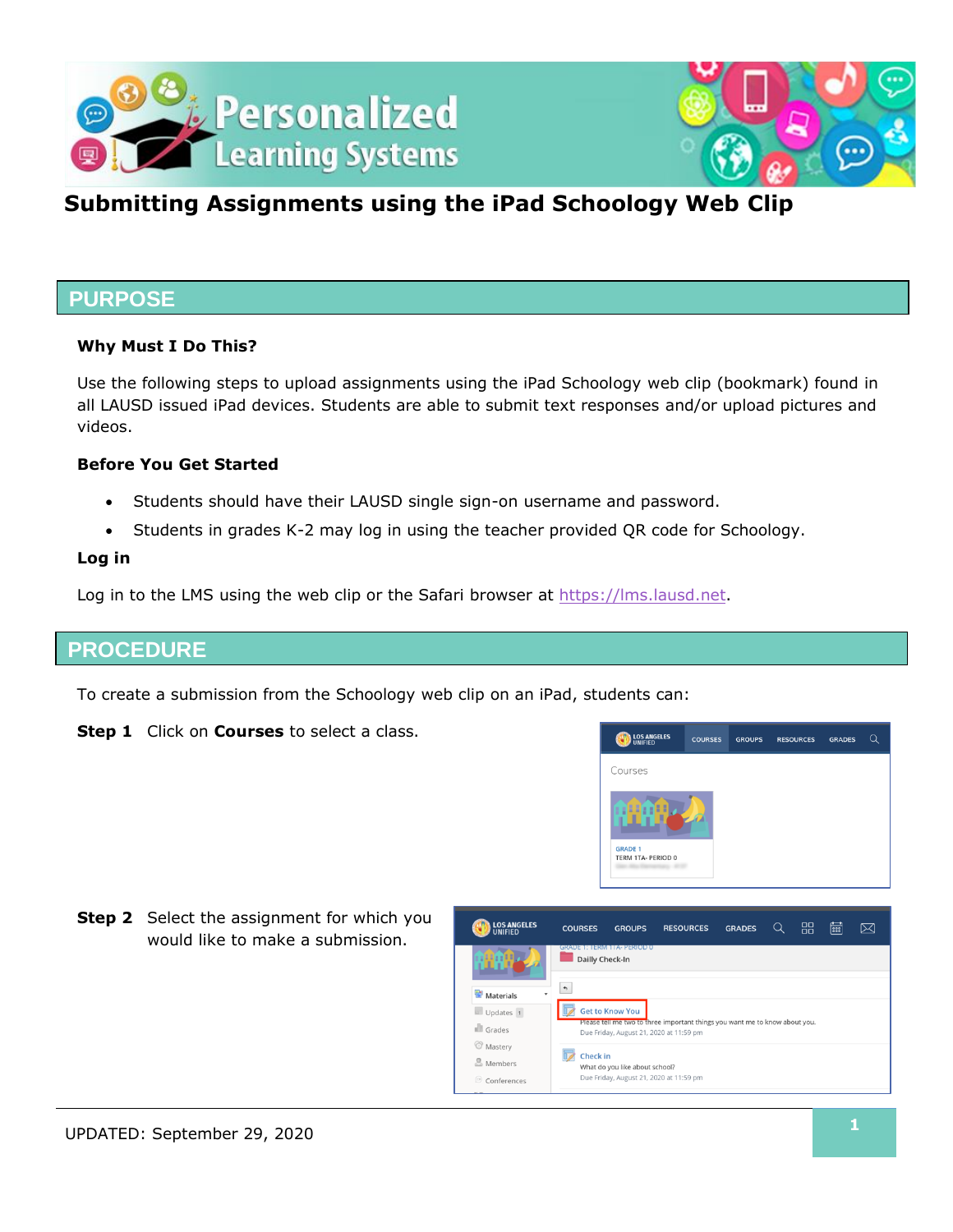



# **Submitting Assignments using the iPad Schoology Web Clip**

### **Step 3** Click on the **Submit Assignment** button.



- **Step 4** Select the option to **Create** a submission or **File Upload**. Do not use the microphone icon when using the Schoology web clip.
	- a) **Create:** This allows students to type their response directly into a Schoology text editor box.
	- b) **File Upload:** This allows students to upload an existing file from their iPad, including pictures and video recordings.

| Due: Friday, August 21, 2020 at 11:59 pm |                                                                             | Submissions             |  |
|------------------------------------------|-----------------------------------------------------------------------------|-------------------------|--|
| Posted Mon Aug 10, 2020 at 1:47 pm       | Please tell me two to three important things you want me to know about you. | Submit Assignment       |  |
| Comments<br>Upload<br>Create<br>Upload   | <b>Resources</b>                                                            | $\overline{\mathbf{x}}$ |  |
|                                          | a comment (optional)                                                        |                         |  |

**Step 4a** Type your response for submission using the **Create** tab, then click **Submit**.